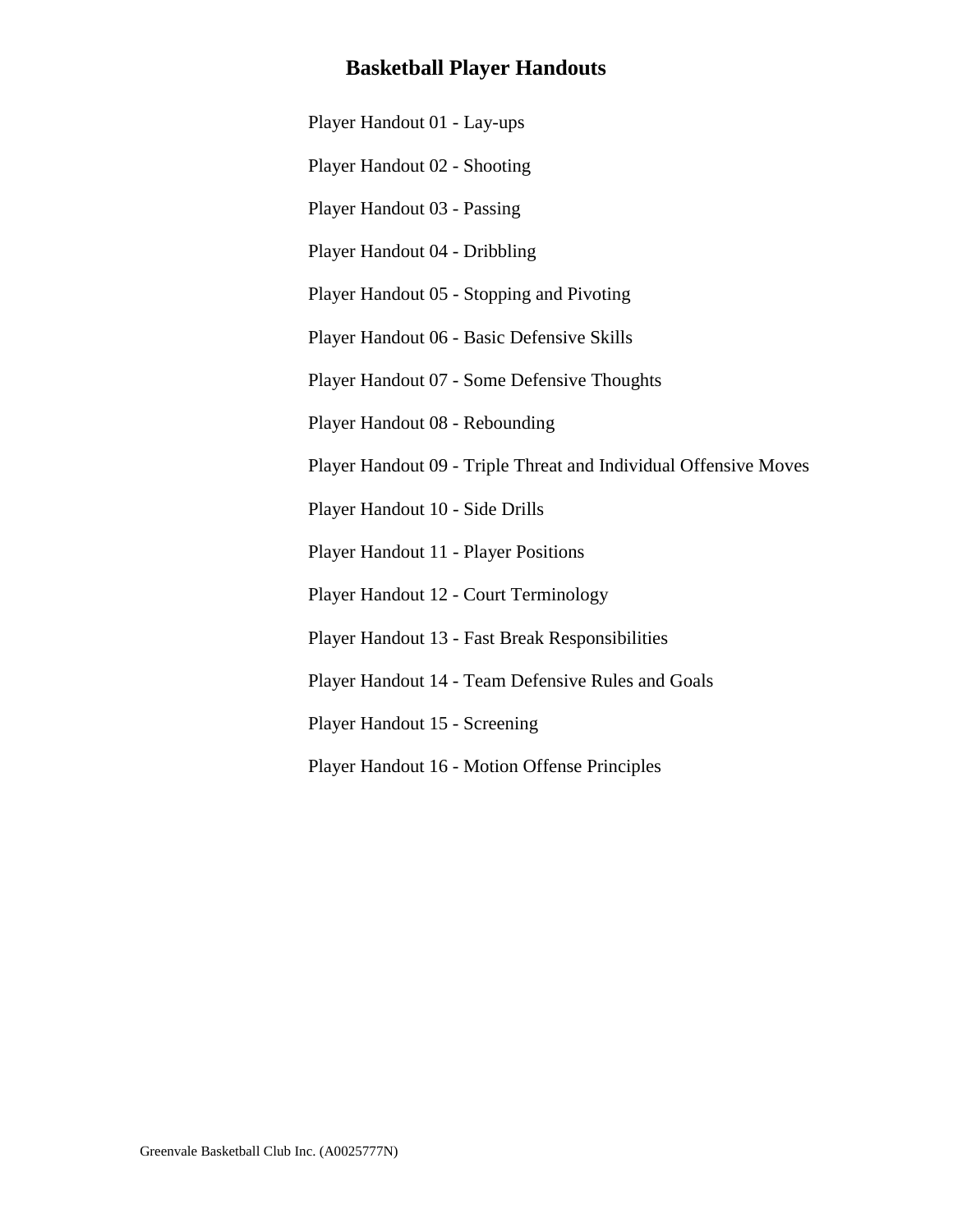# **Basketball Player Handout - No 1. Lay-ups**

<span id="page-1-0"></span>The lay-up is the "basic" basketball shot that everyone should master. With practice, you should never miss a lay-up !

- 1. You are allowed to take two steps.
- 2. Always jump off the inside foot (the one closest to the centre of the court).
- 3. Bring the outside knee up to get extra height in the jump.
- 4. Jump up, not forward.
- 5. As you take your steps and jump, bring the ball up with two hands to the shooting position.
- 6. Shoot with the outside hand, using the inside arm to protect the shot.
- 7. At the height of the jump, shoot the ball softly off the backboard.
- 8. Aim for the top corner of the black square.
- 9. Keep your head up, and keep your eyes on the target.



*The lay-up is one flowing action, not "Stop and shoot".*



*Ideally, approach the basket at an angle of 45 degrees*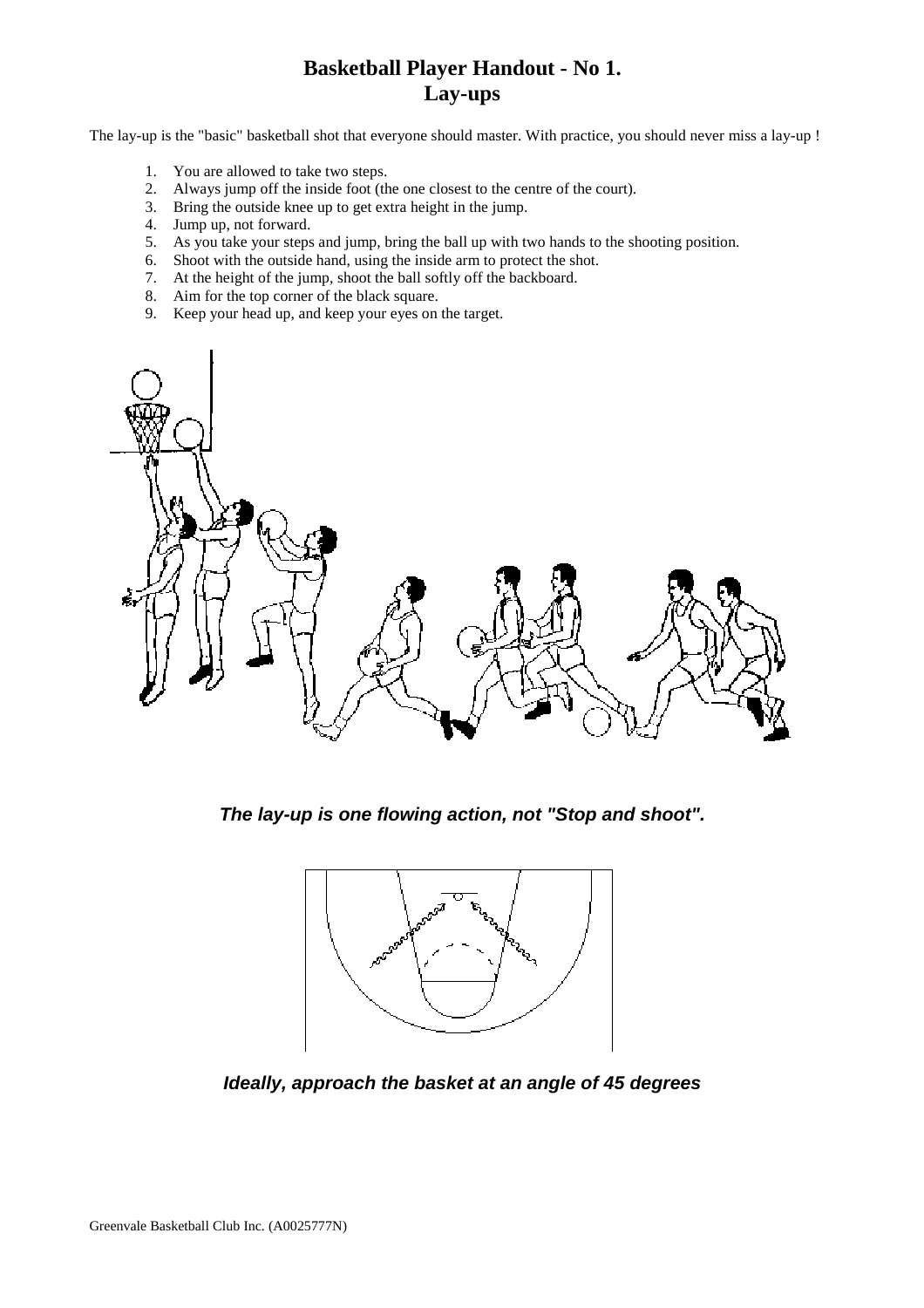# **Basketball Player Handout - No 2. Shooting**

<span id="page-2-0"></span>When you are thinking about your shooting technique, remember B-E-E-F.

#### B - is for BALANCE, E - is for ELBOW, E - is for EYES, F - is for FOLLOW-THROUGH

#### **Balance**

- 1. Make sure you are "squared-up" to the basket.
- 2. Make sure your feet are about shoulder width apart, the "shooting foot" (the one on the same side as your shooting arm) slightly in front.
- 3. Knees bent for balance (and to provide "upward thrust" when you shoot).



## **Elbow**

- 1. Keep the elbow of your shooting arm close to your body - no "chicken wings".
- 2. During the shot the elbow should come up to your eyebrow level rather than going out in front of your body too much. This makes sure you get plenty of lift on the ball rather than pushing it out in front of you.

## **Eyes**

1. Keep your eyes on the target (the basket) ! Don't watch the ball.

### **Follow-Through**

- 1. When you are holding the ball for the shot your wrist should be "cocked".
- 2. Release the ball off the fingers and snap the wrist back to put some backspin on the ball.
- 3. Keep your arm up in the air for a second it should be like a "gooseneck". !
- 4. Point your index finger at the target at the end of the shot.



### **Holding the Ball**

- 1. If you are holding the ball correctly you should see a "Y" being formed by your thumb, fingers and forearm of your shooting arm.
- 2. You should hold the ball with the pads of the fingers and thumbs. there should be a gap between the palm of the hand and the ball.
- 3. The other hand only acts as a guide and is removed from the ball before the shot is released.

## **Angle of the Shot**

- 1. Try and give the ball a nice arc, like the middle line in the diagram here.
- 2. If you throw the ball too flat it will be harder to get it into the basket.





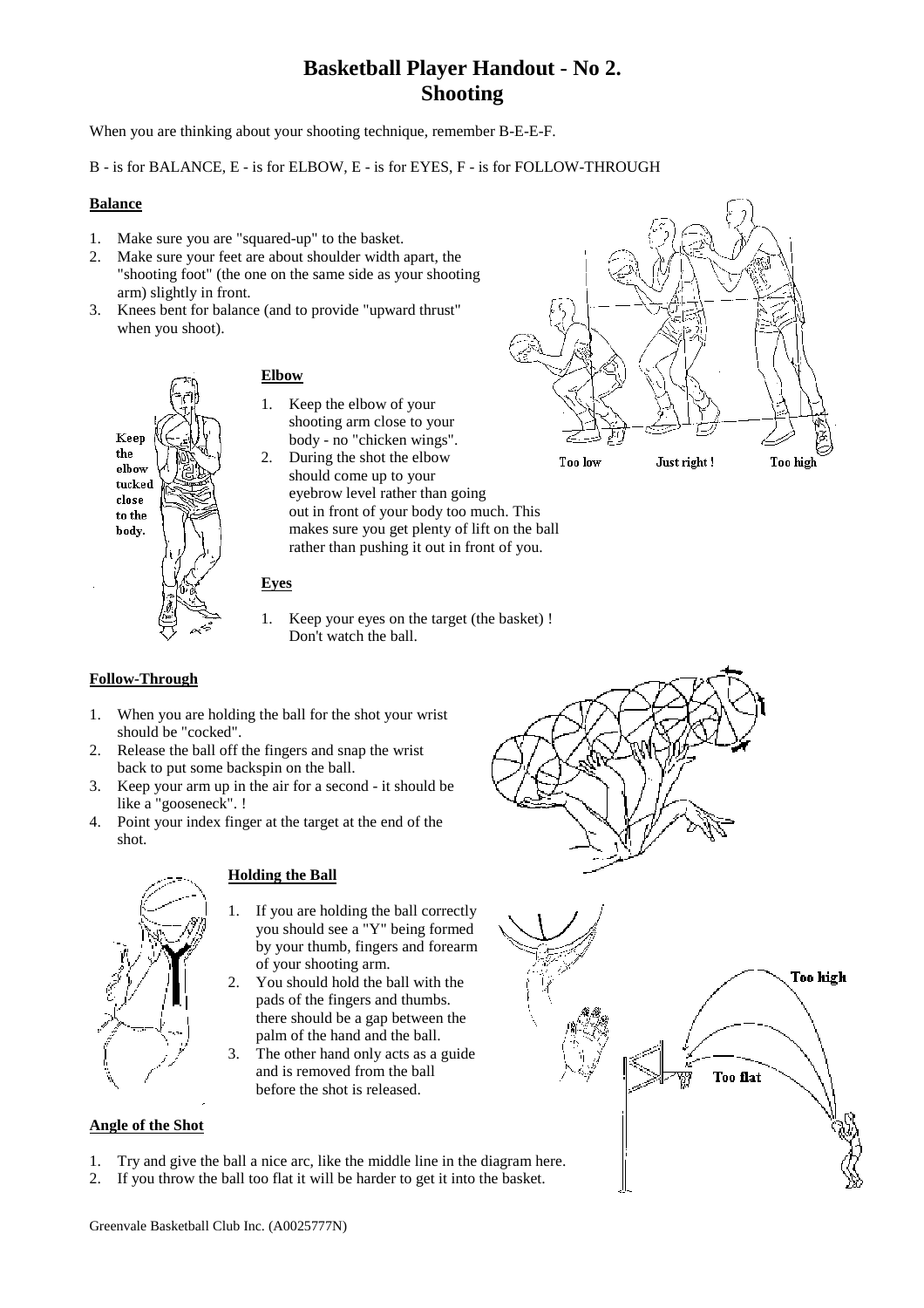# **Basketball Player Handout - No 3. Passing**

<span id="page-3-0"></span>Always try for fast, crisp passes - no "lollipops".

If the receiver of your pass is guarded, always pass away from the defender.

Look for the passing lanes above and either side of the defenders head.

Most importantly - "Fake a pass to make a pass".

## **Chest Pass**

The chest pass is used only when you have a clear path to the receiver.

- 1. The ball is held close to the chest, keep your elbows close to your body - no "chicken wings".
- 2. The ball is held in both hands. Hands either side of the ball, fingers spread, thumbs behind the ball. Use the fingers and thumbs to hold the ball, don't use the palms of the hands.
- 3. Step towards the target and thrust the arms forward.
- 4. As you pass the ball snap your wrists so that the palms face outward, fingers point towards the target and the thumbs face down.
- 5. Ball should be aimed above waist height and below shoulder height.

#### **Bounce Pass**

The bounce pass is useful for going underneath the arms of a defender.

Execution is the same as a chest pass except the arms are thrust out and down, so that the ball hits the floor about two-thirds of the distance to the receiver.

The ball should come up to waist level for the receiver.

#### **The Overhead Pass**

The overhead pass is useful when closely guarded, especially if you are taller than your opponent.

It is also very useful for an "outlet" pass after a defensive rebound.

- 1. Hold the ball with both hands, using the finger pads and thumb on the outside of the ball.
- 2. Hold the ball above your forehead, not behind your head where it is easily stolen.
- 3. Step towards your target and pass the ball with a snap of the wrist and flick of the fingers.
- 4. After you have thrown the ball your palms should be facing out, thumbs down and fingers forward.
- 5. The target area is the receivers chest or shoulders, or their target hand.



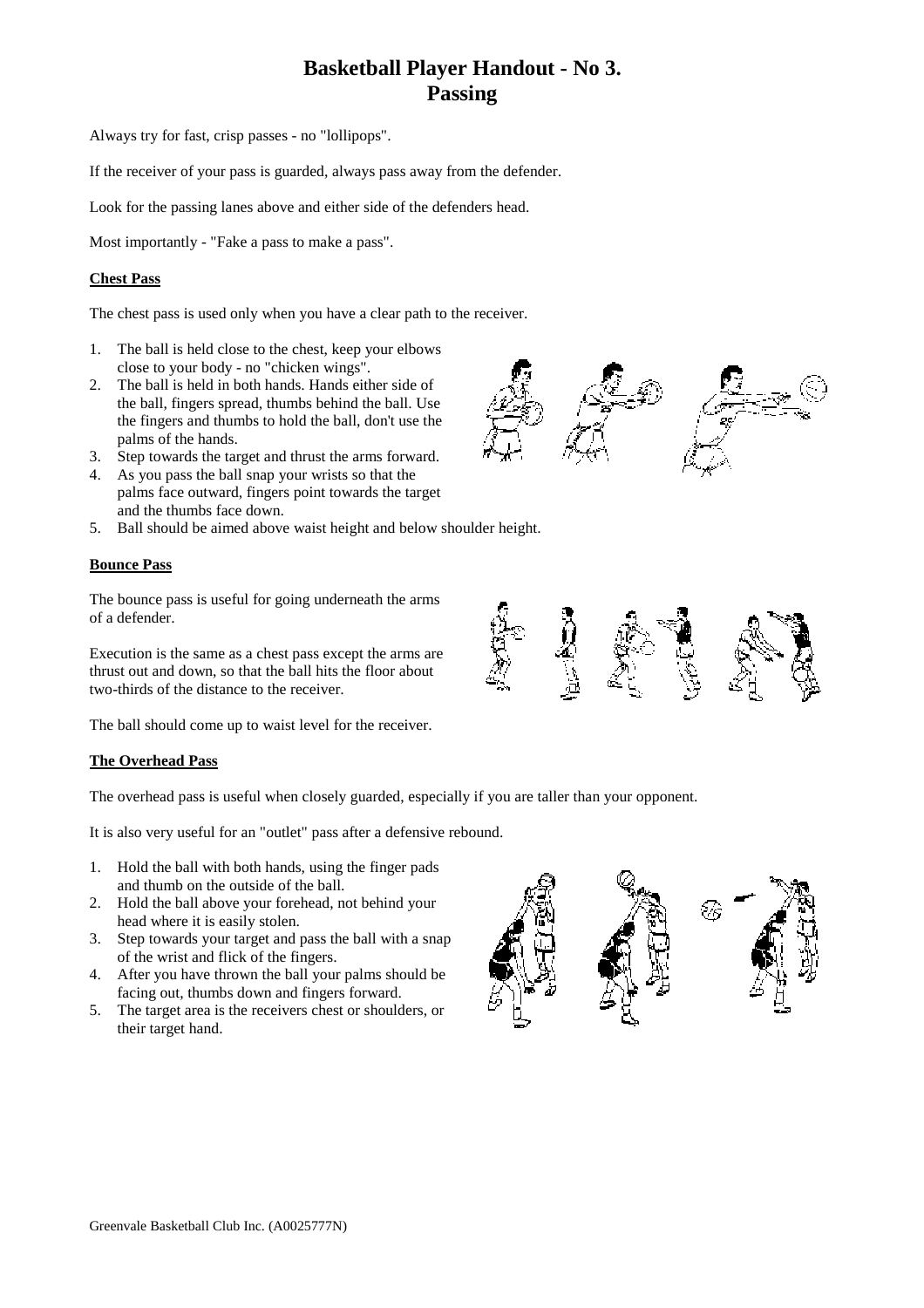# **Basketball Player Handout - No 3. Passing**

#### **Push Pass**

The push pass is perhaps the most common pass used in basketball. It is called a "push pass" because the ball is pushed outwards from the shoulder using one hand.

From the "triple threat" position the pass is made as follows;

- 1. The wrist and forearm are "cocked" behind the ball.
- 2. Step into the pass (using either foot) and push the ball forward.
- 3. Snap the wrist and fully extend the arm. The other hand is only used to steady the ball until it is released.
- 4. All players must practice and become proficient at the push pass with both hands.

Other important points are;

- a) The push pass is a quick pass.
- b) Step into, or around your defender remember you're the boss!
- c) The push pass can be made high (over the defenders arms if they are low) or low (under the defenders arms if they are high). It can be either a bounce pass or a direct pass.
- d) Pass to the receivers target hand.
- e) Pass away from the defender.
- f) "Fake a pass to make a pass". Use a pass fake in one direction before passing in the other. Keep both hands on the ball for the pass fake. Keep the fake short but believable.

### **Baseball Pass**

The baseball pass is used when you want to pass longer distances.

- 1. Ball is up behind the ear with the passing hand behind the ball and the other hand on the front or side of the ball.
- 2. Step forward with the opposite foot whilst snapping the wrist and fully extending the arm.
- 3. Follow through with the wrist.



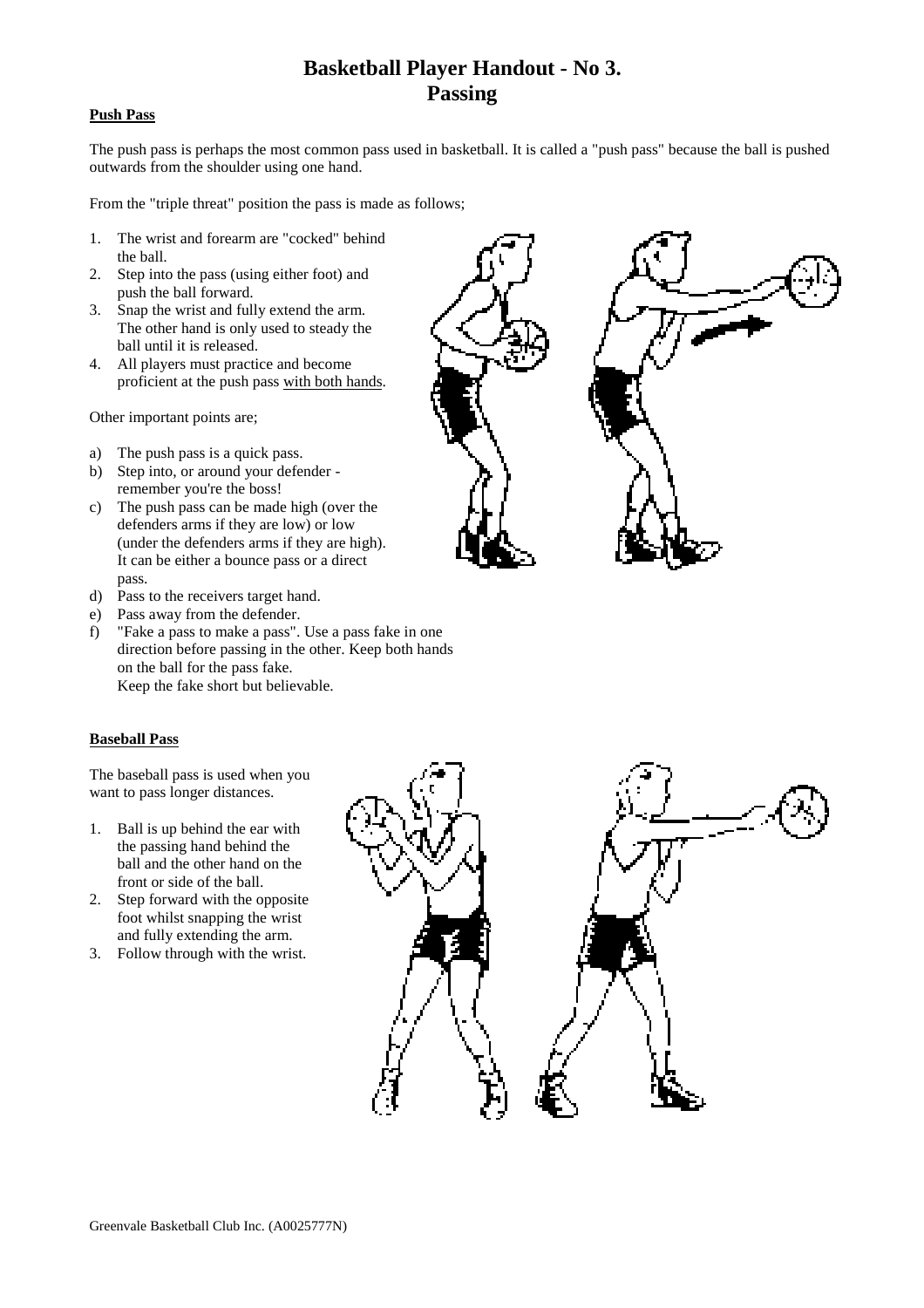# **Basketball Player Handout - No. 4 Dribbling**

<span id="page-5-0"></span>The following key points always apply,

- 1. Don't over use the dribble a quick pass is always a better option if you have an open team-mate further up the court.
- 2. Don't waste your dribble wait for your defender to commit and drive past her. Use a big explosive step and don't dribble until you are past her.
- 3. Keep your head up don't look at the ball. If you are looking at the ball you can't see where your team mates are, or where the defenders are. You must be able to see the court.
- 4. Keep the ball below waist height.
- 5. Keep your dribbling hand on top of the ball don't "carry".
- 6. Don't slap at the ball.
- Use your fingertips, not your palms, to push the ball to the floor, getting most of the "push" from your wrist.
- 7. Make sure your fingers are well spread, hand cupped.
- 8. Elbow should be fairly still, near your hip, with your forearm parallel to the floor.

### **Speed Dribble**

The speed dribble is used when you are running at full speed down the court with no defender close to you.

Key points,

- 1. Push the ball out in front of you.
- 2. The less bounces over a certain distance the better.

#### **Protection Dribble**

The protection dribble is used when a defender is close.

Key points,

- 1. Adopt the stride stop stance one foot in front of the other.
- 2. Knees bent, keep low.
- 3. Keep the ball slightly lower about knee height.
- 4. Always dribble with the hand furthest from the defender, bounce the ball near your back foot.
- 5. Protect the ball with your body and your free arm.

### **Advanced Dribbles To Practice**

- 1. Crossover
- 2. Fake crossover (inside out).
- 3. Behind the back.
- 4. Between the legs.
- 5. Reverse (spin) dribble.

## **A "good" basketballer can dribble well with both hands. Practice with your weak hand as much as you can.**

**Don't waste your dribble - use it wisely !**

## **Keep your head up and see the whole court.**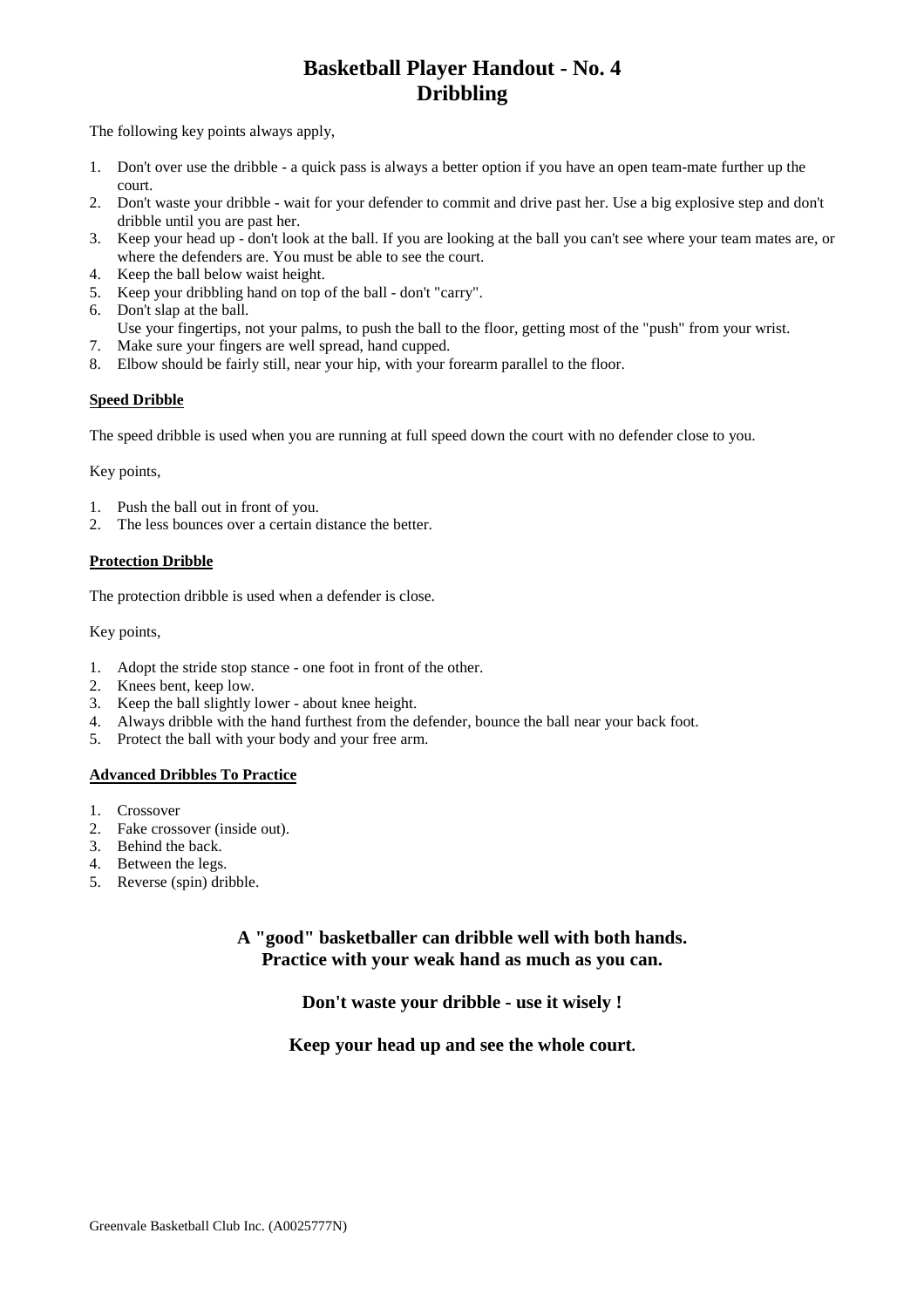# **Basketball Player Handout - No 5. Stopping and Pivoting**

### <span id="page-6-0"></span>**Stopping**

There are two basic sorts of "stop" in basketball. They are the "Jump Stop" and the "Stride Stop".

The following key points apply to both types of stop,

- 1. Keep your knees flexed (bent).
- 2. Your feet should be about shoulder width apart.
- 3. Keep your head above your landing point, don't lean forward or backwards.
- 4. Keep your hands above your waist and close to your body.

### **The Stride Stop**

If you catch the ball in mid-air you are allowed to take two steps to stop legally.

The first foot to hit the floor, which will be your back foot after you complete the second step of your stop, is your pivot foot.

It is easier to stop "legally" using the stride stop when you are moving quickly.

#### **The Jump Stop**

If you can catch the ball in mid-air and land with both feet at the same time, without shuffling your feet, you can choose which of your feet is your pivot foot.

Remember to keep your head up, and "tail" low.

Use the jump stop to keep your pivoting options open. This is especially important when playing close to the basket in the low or mid post positions.

### **Pivoting**

When you come to a stop, and you have the ball, you must keep one foot on the ground, in contact with the same spot on the floor.

This foot that stays in the one spot is called your "pivot foot".

You can change the direction you are facing by turning on the pivot foot and stepping around with the other foot.

This is called pivoting.

- You can pivot forwards (as shown above) or backwards (reverse pivot).
- Pivot backwards and forwards, changing direction to fool the defender.
- You should pivot on the "ball" of your pivot foot, don't try and keep the whole foot in contact with the floor.
- A pivot should be an "aggressive" fast movement. Take short steps, don't try and spin right around - you are not doing ballet!
- Try and keep the pivot "circles" smaller it will give you much better balance.
- Try and keep the ankle and knee of the pivot foot bent at close to 90 degrees - again this will give you balance and keep you low.
- Keep the ball tucked into your chest, with your strong hand behind the ball, or move it aggressively up and down to avoid the defense.
- Protect the ball with your body and elbows, but don't use your elbows as a weapon.



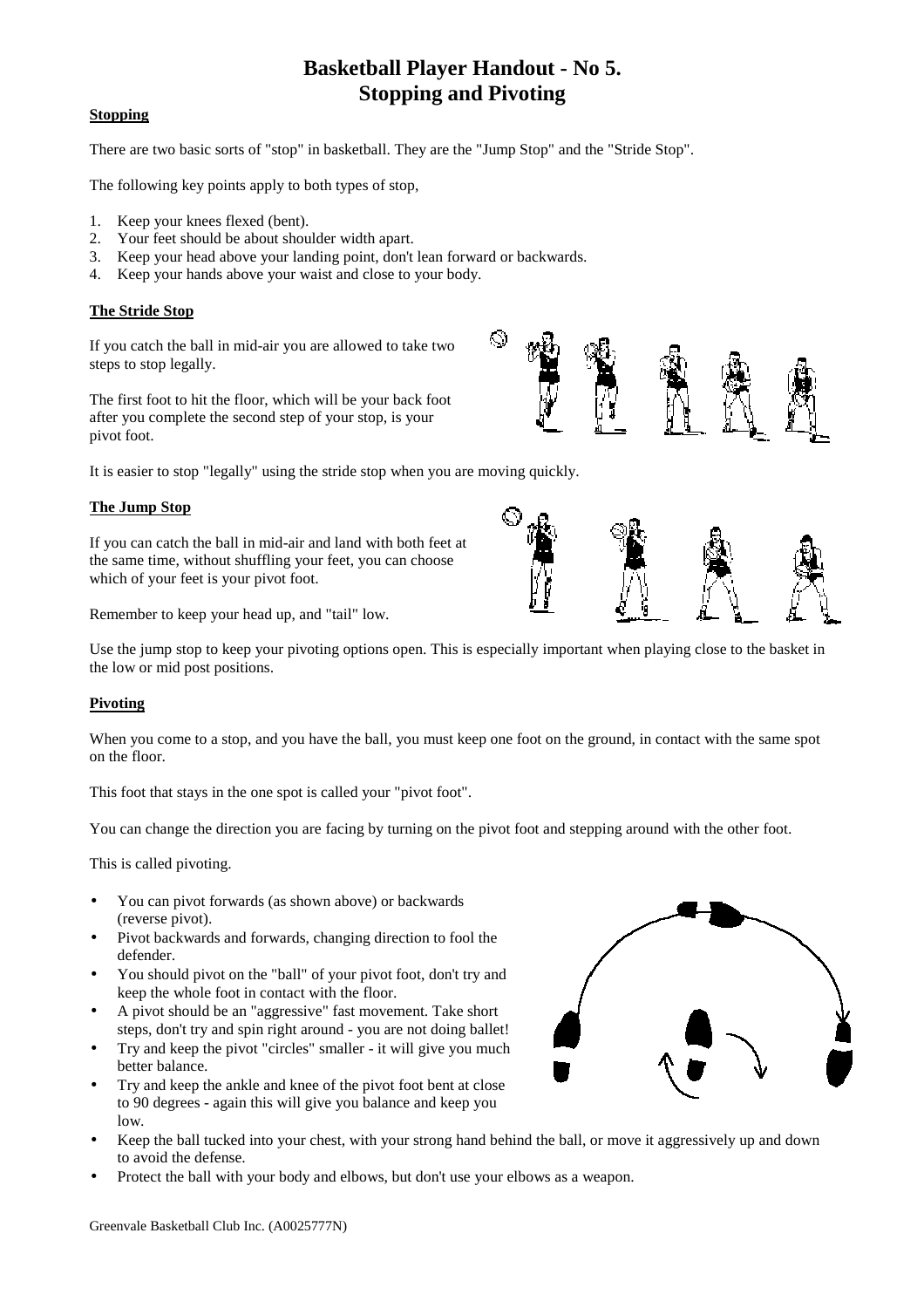## **Basketball Player Handout - No 6. Basic Defensive Skills**

<span id="page-7-0"></span>Defense is the key to winning a basketball game.

Coaches want players who are willing to work hard at their defense. A good scorer who doesn't work hard on defense is less valuable than a hard-working defender who scores occasionally.

Good defense requires the following personal attributes;

- Willingness to work hard
- **Concentration**
- Aggressiveness
- **Determination**
- **Alertness**

You will also need to understand, and use, the following basic basketball skills;

- Correct stance
- Footwork (shuffle and drop step)
- Maintaining a good defensive position

#### **Defensive Stance**

- 1. Keep your feet about shoulder width apart.
- 2. Have one foot slightly in front of the other. Usually it should be the "inside" foot (the one that is nearest the centre of the court) that is in front. Dictate the direction the offense can take.
- 3. Keep your weight on the balls of your feet, don't stand flat-footed.
- 4. Knees bent, backside low, back straight.
- 5. Keep your head up.

The position of your hands depends on whether your man (the one you are defending) is within his shooting range or not.

If your man is outside his shooting range (you think he cannot score from where he is) then;

- Keep your hands at about waist height with your palms facing up or out.
- If you want to try and knock the ball away, "dig up" at the ball rather than slapping down at it.
- Pressure the passing lanes.

If your man is inside his shooting range (you think he can score) then;

- Keep one hand high (at shoulder level) to pressure the shot and to block the shooters view of the basket.
- Keep the other hand low to guard against the dribble and pressure the passing lanes.

### **The Shuffle Step**

When moving to cover your offensive player always use the shuffle step.

Your feet should not cross or come together as you would lose you balance and the ability to react quickly. Keeping a wide stance ensures it is harder for your man to drive past you.

Take short quick steps, keeping on the balls of your feet.



Push off the trailing foot and take a short, quick step with the lead foot in the direction you want to move.



Then slide the trailing foot to catch up. The feet should not come together. Think of the stance as going from "wide to wider".



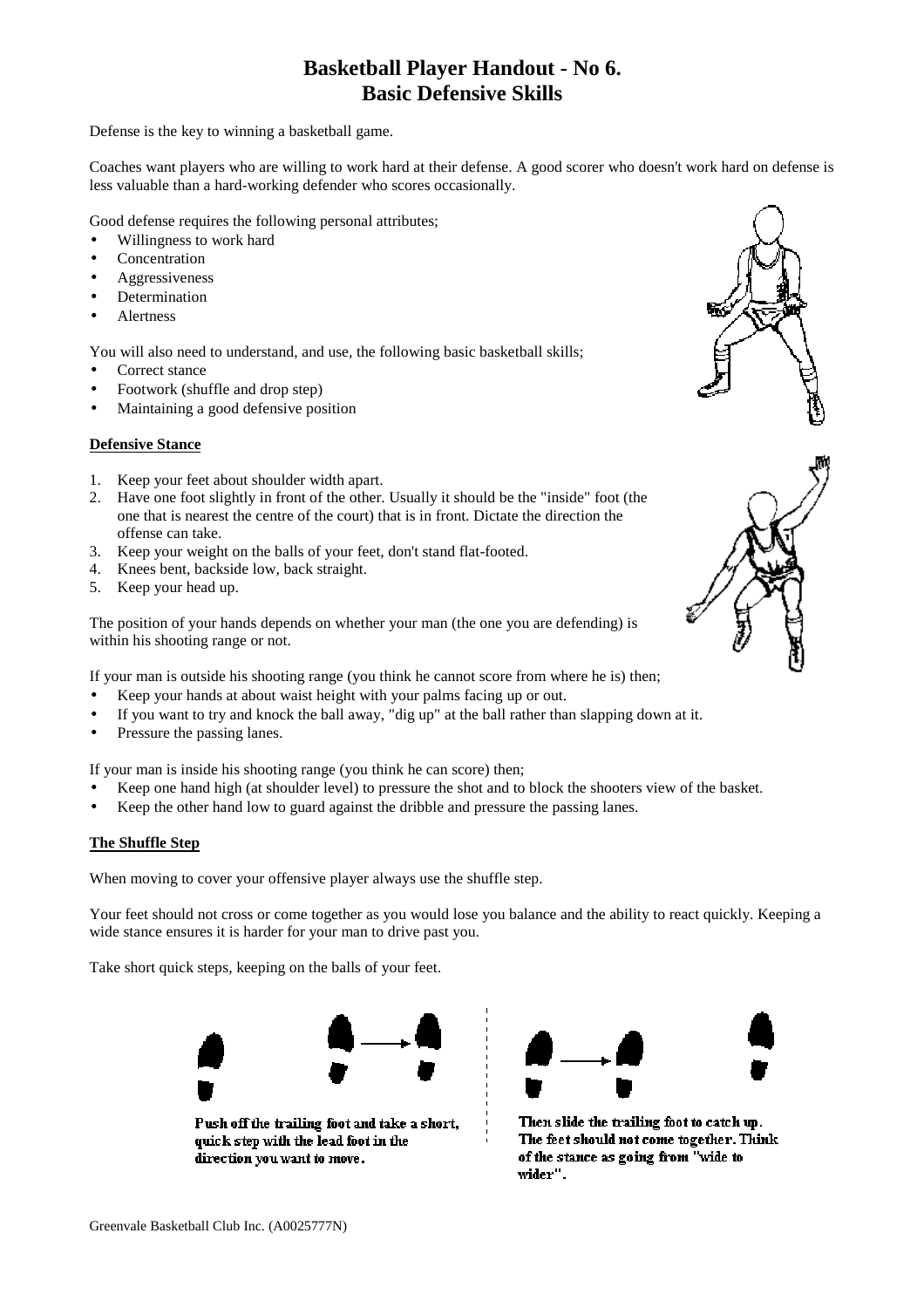## **Basketball Player Handout - No 6. Basic Defensive Skills**

### **The Drop Step**

The drop step is a reverse pivot that is used to change direction when using the defensive shuffle step.

It is important to use the drop step so that you give up a bit of ground, but maintain your position between your man and the basket. If you just continue shuffling in front of your man, he will likely get right past you, or you will foul her.



#### **Defensive Position**

The most important thing to remember is;

#### ALWAYS STAY BETWEEN YOUR MAN AND THE BASKET HE IS SHOOTING AT

#### **Guarding the man with the ball**

- 1. If he still has his dribble, stay about three feet away, keeping pressure on the ball and the shot with your hands.
- 2. If he has used his dribble then you can approach closer and increase the pressure.

Most players in our age group will dribble with mainly one hand (usually the right hand). In this case you should try and overplay them to that side (move to their right a bit), to try and force them to dribble or drive using their weaker dribbling hand.

#### **Guarding a man without the ball**

Here the object is to stop the man from getting the ball.

You should still keep between your man and the basket, but take a position that allows you to put your hand and knee into the "passing lane". This is called the "deny" stance.

Make sure to play a step towards the ball ("jump to the ball") to force you man to cut behind you and not in front.

The "passing lane" is a straight line between your man and the ball.

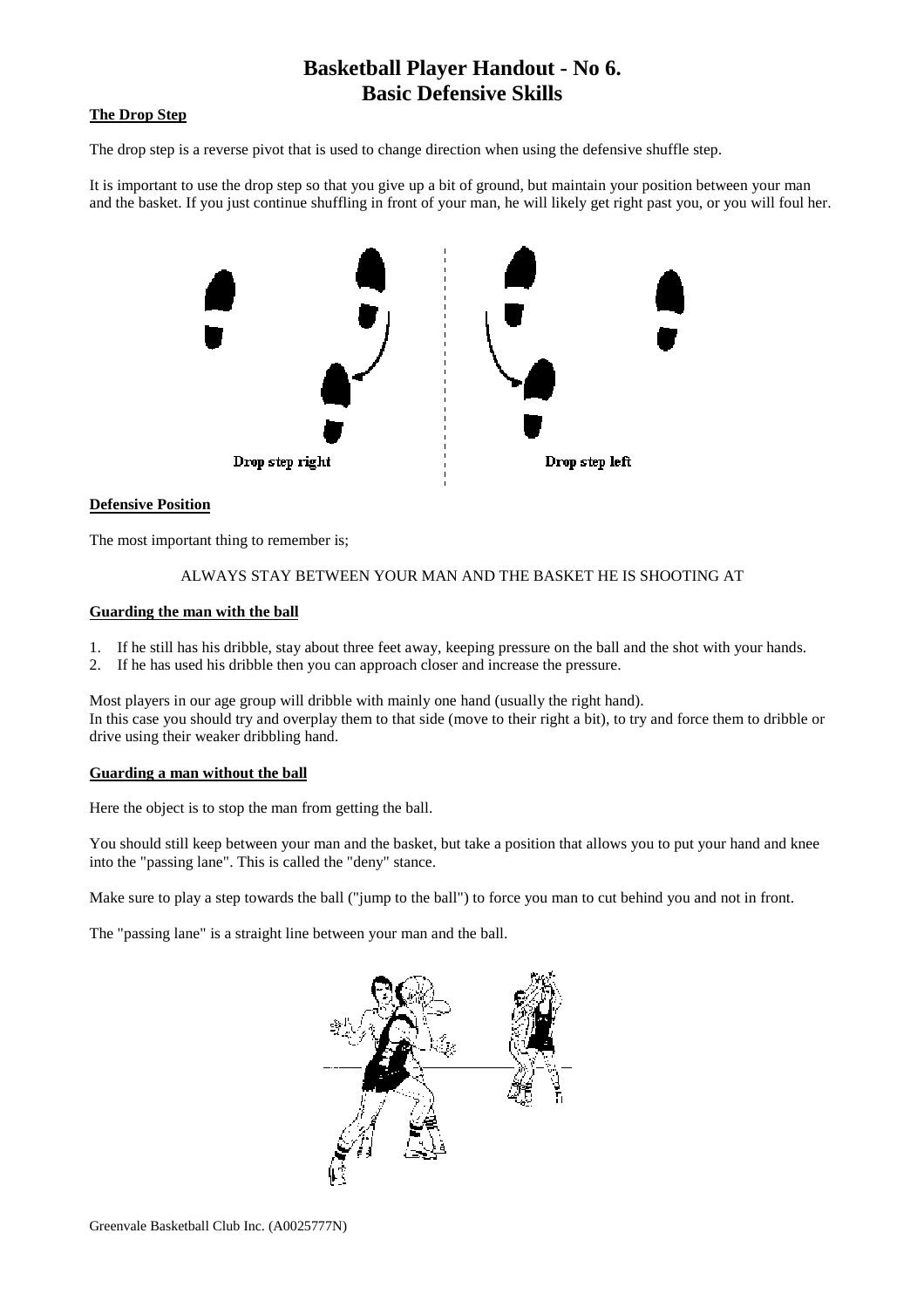# **Basketball Player Handout - No 7. Some Defensive Thoughts**

<span id="page-9-0"></span>If we are to be competitive with the top teams next season, we need to put much more emphasis on our defense.

Everyone, if they put in the effort and practice can be great defensive players. Defense requires effort, determination, aggression and concentration rather than the ball skills required to be a great offensive player.

Important points to remember, to practice and to execute in games are;

#### 1. **Position**

- You must be between the player and the basket when guarding a player with the ball.
- Play "in the passing lane" when guarding a player "one pass away" from the ball.
- Play "help defense" (towards the "split line") when guarding the player "two or more passes away" from the ball.

### 2. **Spacing**

- Play about an arms length away when guarding a player with the ball. If you know they are quicker than you play a bit further away, if you are quicker go a bit closer.
- Play closer and apply more pressure once they have used their dribble.

#### 3. **Stance**

- Keep in the proper defensive stance. Feet shoulder width apart, knees bent, head up, hands ready.
- Keep "low" and "wide".
- Stay in the stance and you'll be quicker and more balanced. Stand up and you'll be beaten every time.
- Remember "nose behind toes" if you lean forward with your head you'll be off balance and beaten easily.

#### 4. **Ball pressure**

- Your main objective as a defender is to put pressure on the pass or shot !
- Apply as much pressure to the ball as you can !
- Trace the ball with your upper hand.
- "Dig up" don't slap down !
- Don't foul !
- If the player has the ball well protected behind, don't reach around or give up your position and let them past you.
- No easy, uncontested shots !
- Try and block the players view of the court and basket.
- Have fast hands !
- Be like a fencer !
- Don't reach with your head !

### 5. **Quickness**

- Stay on the balls of your feet.
- Shuffle glide !
- Big then bigger, then big again don't bring your feet together !
- Keep your feet moving pitter patter remember the tennis player waiting for the serve.
- Stay on one level don't move up and down stay low. No bobbing heads !

### 6. **Vision**

- Keep your head up see the whole court !
- You must be able to see the ball and your man remember "pointing pistols".
- If in doubt, watch the ball.
- When sprinting back down the court, look over the inside shoulder, always look at the ball.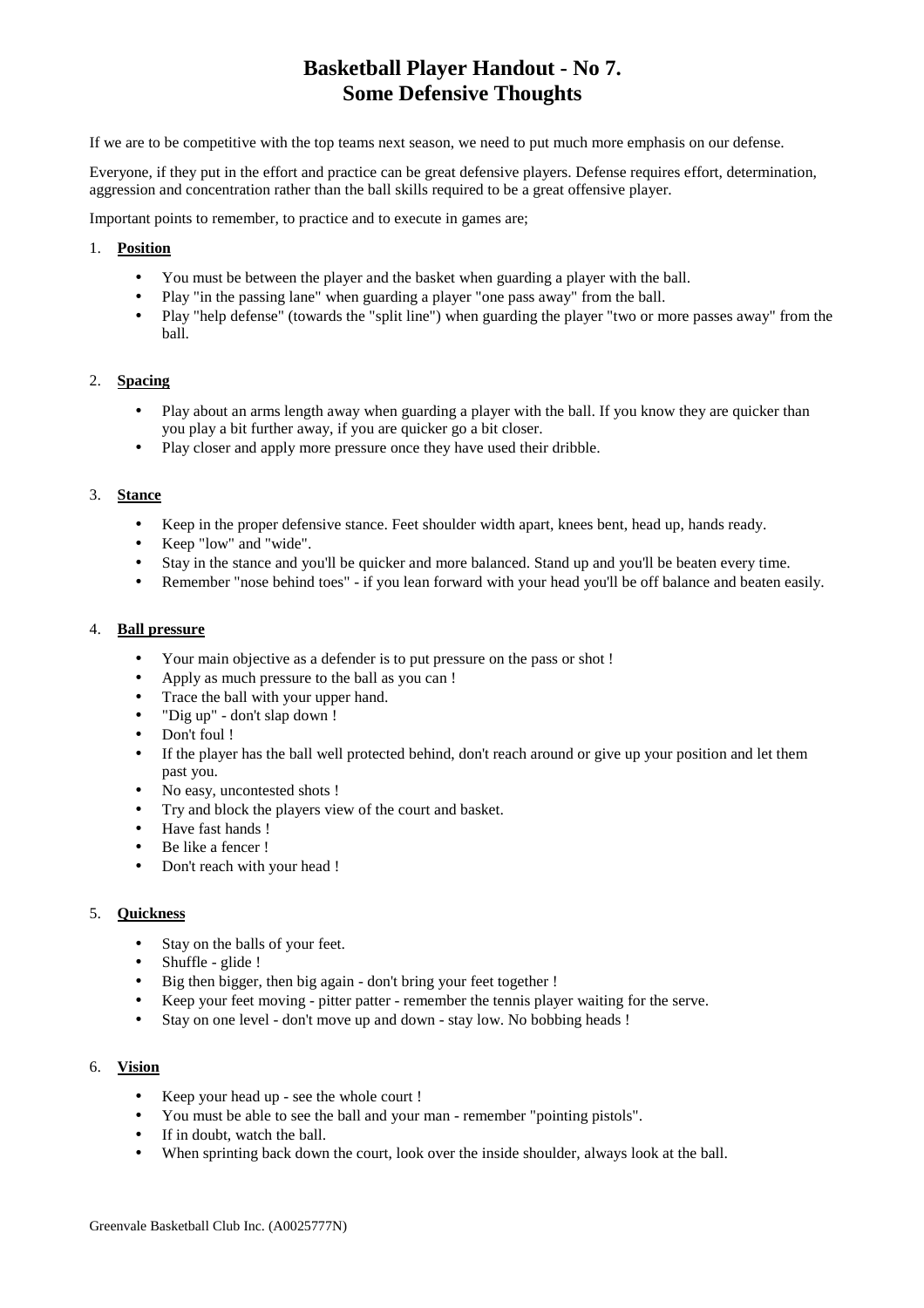# **Basketball Player Handout - No 7. Some Defensive Thoughts**

### 7. **Attitude**

- Controlled aggression !
- You must want to play defense ! You must want the ball !
- Say to yourself "She is not going to get that shot away !", "She is not going to drive past me !"
- Be nasty, mean and greedy it's your ball not theirs !
- When chasing a player, run for a spot on the court he wants to get to and get there first !

### 8. **Transition**

- Sprint ! Get back down the court before they do !
- Get in front of the ball!

### 9. **Give ground**

• Give up ground using the drop step rather than letting the player get past you !

## 10. **Guard the Key**

- We must not let players get the ball in our defensive key ! Don't even let them in the defensive key !
- Under no circumstances is an opposition player to be in the key unguarded.
- Under no circumstances pass back across the defensive key when there are opposition players near.

### 11. **Communication**

- Shout (loudly!) to let your team-mates know what is happening it can also upset the other teams concentration.
- Shout "BALL" when your player (the one you are guarding) has the ball.
- Shout "DEAD" when they pick up their dribble.
- Shout "SHOT" when a shot is taken.
- Shout "SWITCH" when you go to guard someone else's man to let them know to take yours.

### 12. **Force the Opposition to the Sideline / Baseline / Corner**

- Always force the opposition ball handler to the sideline / corner !
- Keep them out of the middle of the court.

### 13. **Own the Backboards - Rebound, Rebound, Rebound !**

- The team that gets most rebounds, nearly always wins !
- "Block out" make contact.
- "Hands near ears !"
- Watch the ball anticipate where it is going to go !
- Jump high jump stop !
- 75% of rebounds bounce the opposite side from where the shot was taken !
- Grab the ball like you really want it !
- Once you've got it protect it pull it in, elbows wide !
- After an offensive rebound power the shot straight back up power lay-up is the only shot I don't mind you using two hands.
- After a defensive rebound look for an outlet pass to the wing or dribble the ball out.

### 14. **Shot Blocking**

- Don't bring the arm / hand down or forward.
- Keep the arm upright no fouls this way !
- Don't jump unless the ball has left the shooters hand beware of shot fakes.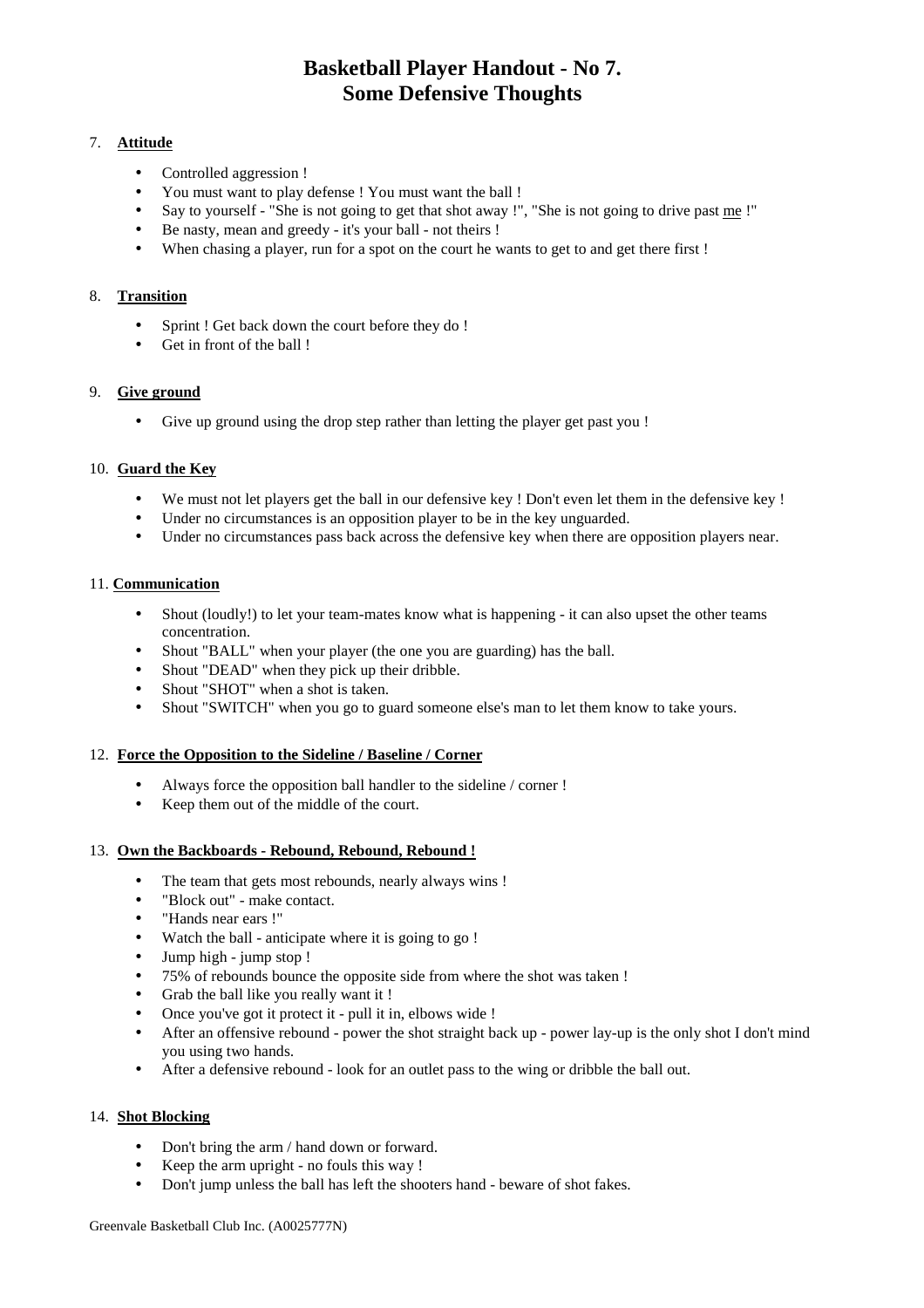# **Basketball Player Handout - No 8. Rebounding**

<span id="page-11-0"></span>A good rebounder is a very valuable player.

They get the ball back for the team at the defensive end, and get opportunities for extra shots at the offensive end.

Although there are some techniques and skills to learn, rebounding is mainly about effort and determination.

#### 1. **Be in the right position.**

Be between your man and the basket.

Try and anticipate where the missed shot is going to go !

#### 2. **Box out your opponent.**

In defense, after the shot goes up, pivot "into" your man, make contact with your "behind".

Stay low (knees bent - "sitting position") for balance and strength.

Stay wide (legs and arms) so you are harder to get past.

Keep your arms up, hands up at about ear level, palms facing the basket.

- 3. **Watch the shot (ball) and anticipate where it is going to go.**
- 4. **Move to the ball and jump up high !**
- 5. **Catch the ball with two hands above your head. Don't wait for it to come down to you !**
- 6. **Land with a two-foot jump stop !**

Then you can choose your pivot foot.

#### **Defensive Rebounds**

Bring the ball into the body and protect it.

Look for an "outlet" pass to the closest wing, or a strong dribble and then a pass.

The rebound is the first stage of our fast break - get going !

#### **Offensive Rebounds**

Be strong and go straight back up for the shot.

Remember the "pump fake" - get the defender up in the air.



*Luc Longley "boxes out" Patrick Ewing*.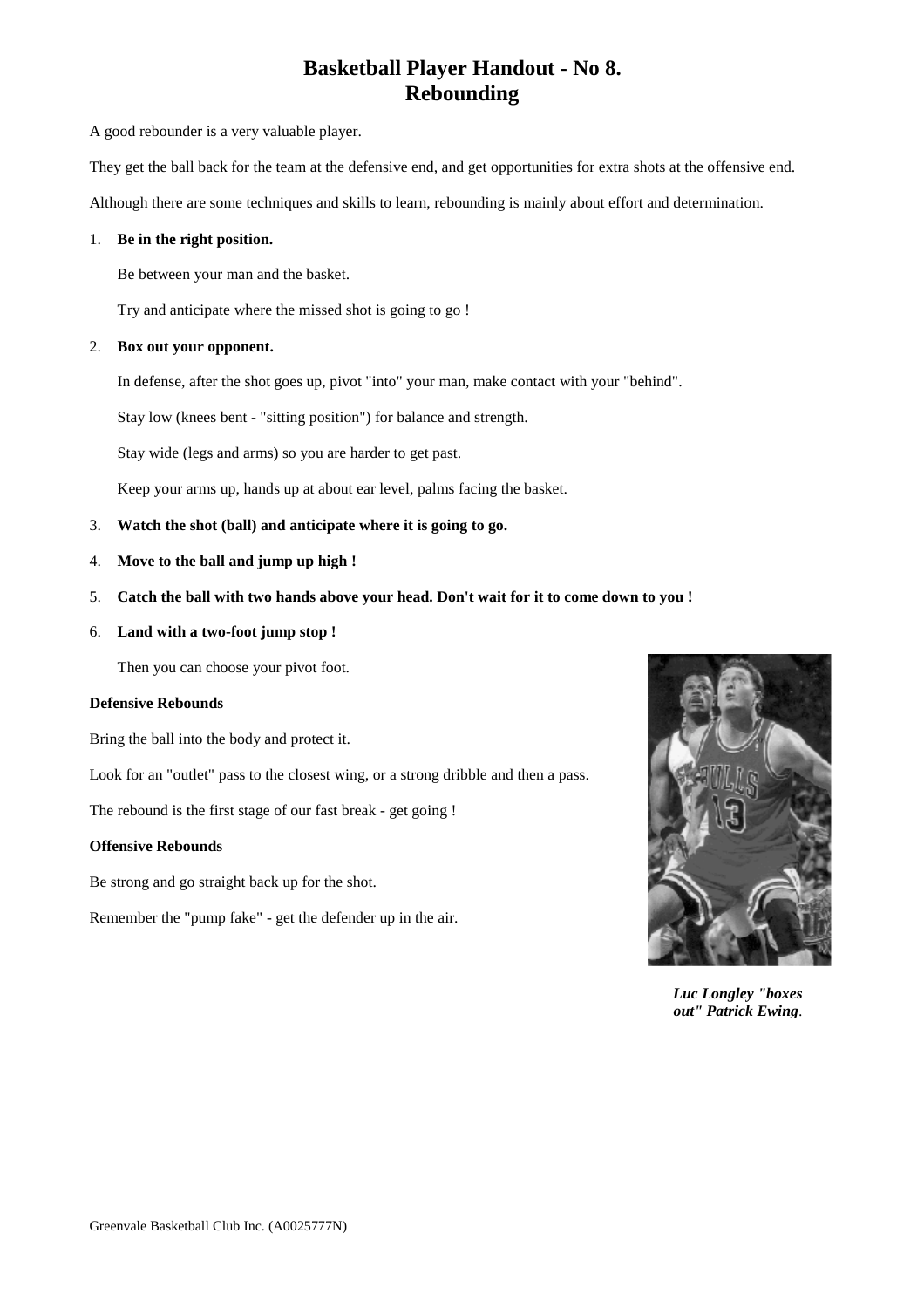# **Basketball Player Handout - No. 9 Triple Threat and Individual Offensive Moves**

### <span id="page-12-0"></span>**The Triple Threat Position**

You should develop the habit of always going straight into the "triple threat" position when you get the basketball.



- The triple threat position is,
- 1. Facing the basket
- 2. Feet about shoulder width apart.
- 3. Knees bent, keep your "behind" low.
- 4. Stay on the balls of your feet, don't stand flat-footed.
- 5. Keep your head up looking around the court.
- 6. Holding the ball in the "ready" position, if closely guarded protect it on your back hip.

From the triple threat position you can,

- 1. dribble (drive to the basket)
- 2. pass
- 3. shoot

Remember to always "square up" to face the basket.

## **Individual Offensive Moves**

These moves are all used to beat the defender. They all start with you in the "triple threat" position. Remember this means you can dribble, pass or shoot.

These moves begin with a short "jab" step toward the defender, or a shot fake, to make him react in some way.

The following important points apply to all of these individual offensive moves.

- 1. Don't automatically bounce the ball as soon as you get it. Save your dribble.
- 2. Always adopt the triple-threat position remember to "square up" and face the basket.
- 3. Keep low, knees bent, butt low.
- 4. Make the jab step short and quick keep your weight on your pivot foot this will help you stay balanced.
- 5. Make your shot fakes believable they must look like the start of your normal shooting action.
- 6. Don't make the shot fake and following action too quick give the defender time to react.
- 7. Make the drive step quick and long. You have to get past the defender with this first long step.
- 8. Drive close to the defender, straight at the basket, no "banana cuts".
- 9. Attack the lead foot and hand of the defender.
- 10. "Read" the defense see what they do before you decide your move.
- 11. You must start the dribble before your pivot foot leaves the floor.

### **Strong Side Drive**

If your defender doesn't react quickly to the jab step, make a strong side drive.

- 1. Make sure the drive step is long and try and get your head and shoulders past the defender.
- 2. Protect the ball by keeping it on your "strong" side, protecting it with your body.
- 3. Keep the defender on your back by moving across in front of her.

### **Crossover Drive**

If the defender reacts to your jab step by moving to that side, go past him on your pivot-foot side using a crossover drive.

- 1. Rip the ball through low to the other side of your body as you make the crossover step across your body.
- 2. Dribble with your "off" hand to keep your body between the defender and the ball.

### **Jab Step Into Jump Shot**

If the defender reacts to your jab step by moving backwards, and her hands are down, take the shot if you are in range and have room.

- 1. It is important to keep the jab step short to retain your balance for the shot.
- 2. Make a good high jump shot to ensure the defender doesn't reject the shot.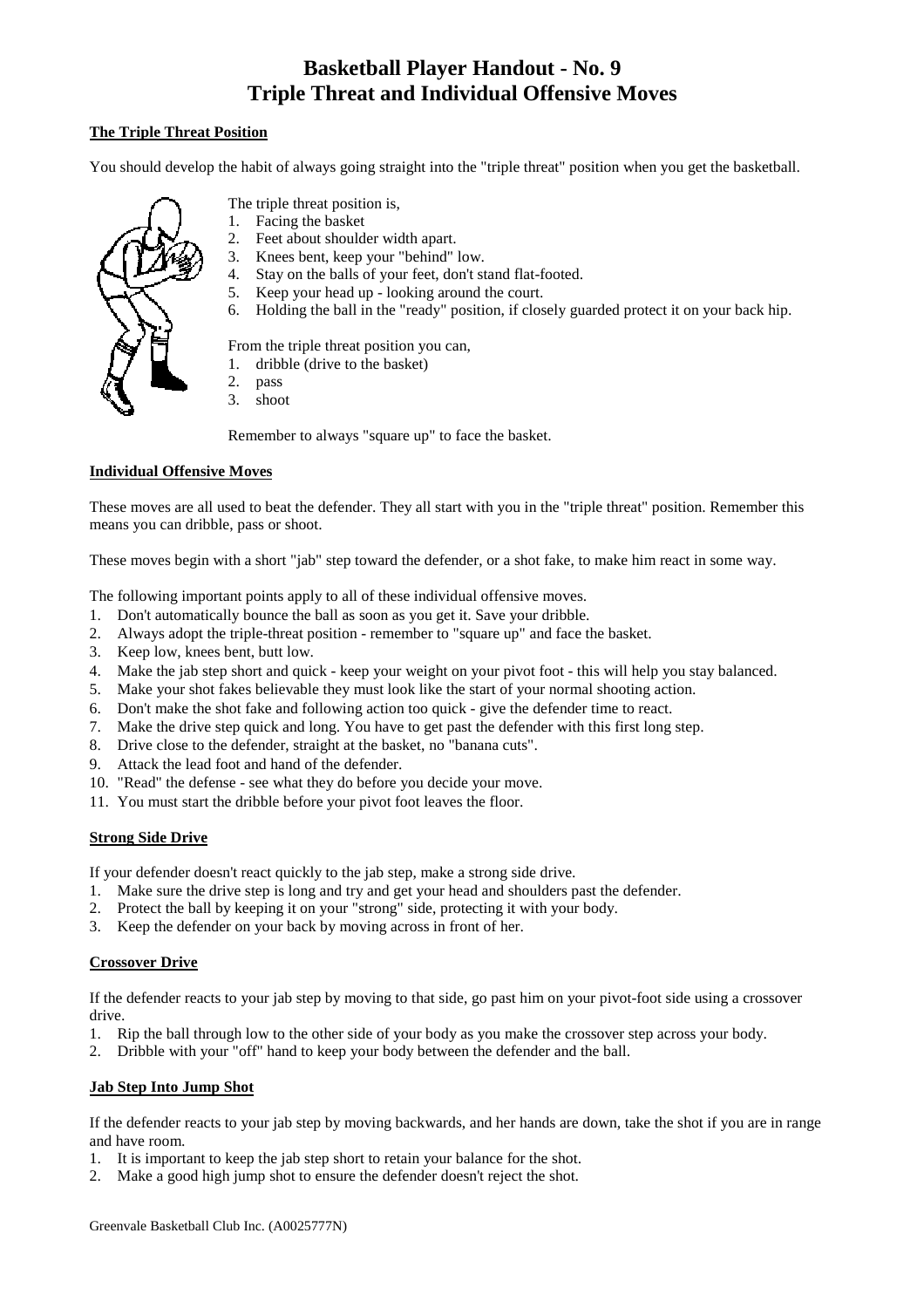# **Basketball Player Handout - No 10. Side Drills**

<span id="page-13-0"></span>There will be some times during practice when not all players are involved in a particular on-court activity. During these times, you should not just stand around and do nothing. Use the following ball-handling, stationary dribbling and jump-rope activities to keep you busy and improve your skills and fitness. All of these drills are designed so that you can still watch what is happening on the court.

#### **Ball Handling Drills**

With all of these drills - KEEP YOUR HEAD UP - DON'T LOOK DOWN AT THE BALL !

#### **Body Wraps**

Wrap the ball around your head from hand to hand. Move down your body and wrap the ball around your waist. Move down again and wrap the ball around your ankles.

#### **Single leg wraps**

Stand with your legs apart and wrap the ball around one of your legs from hand to hand.

Do 10 in one direction, then 10 in the other, then change legs.

#### **Figure-8 wraps**

Stand with your legs apart and wrap the ball around both of your legs from hand to hand in a figure 8 pattern.

Do 10 in one direction, then 10 in the other.

#### **Blurr - with a bounce**

Stand with your legs apart and hold the ball with one hand in front and one hand behind your body. Letting the ball bounce only once, change hands, the front to the back, and the back to the front.

#### **Blurr - with no bounce**

Same as above but don't let the ball bounce.



#### **Spider Drill**

Dribble the ball twice in front of your body, once with each hand, then dribble the ball twice with the hands behind the body, again once with each hand. Then return to the front for the same again.

#### **Straddle Flip**

Hold the ball with both hands in front of the body. Release the ball and catch it before it bounces with both hands behind the body. Repeat coming back to the front.

#### **Finger Tipping**

Tip the ball continuously, and rapidly, between the fingertips of both hands. Move the position of the ball from above your head to out in front of your body and back again as you tip the ball.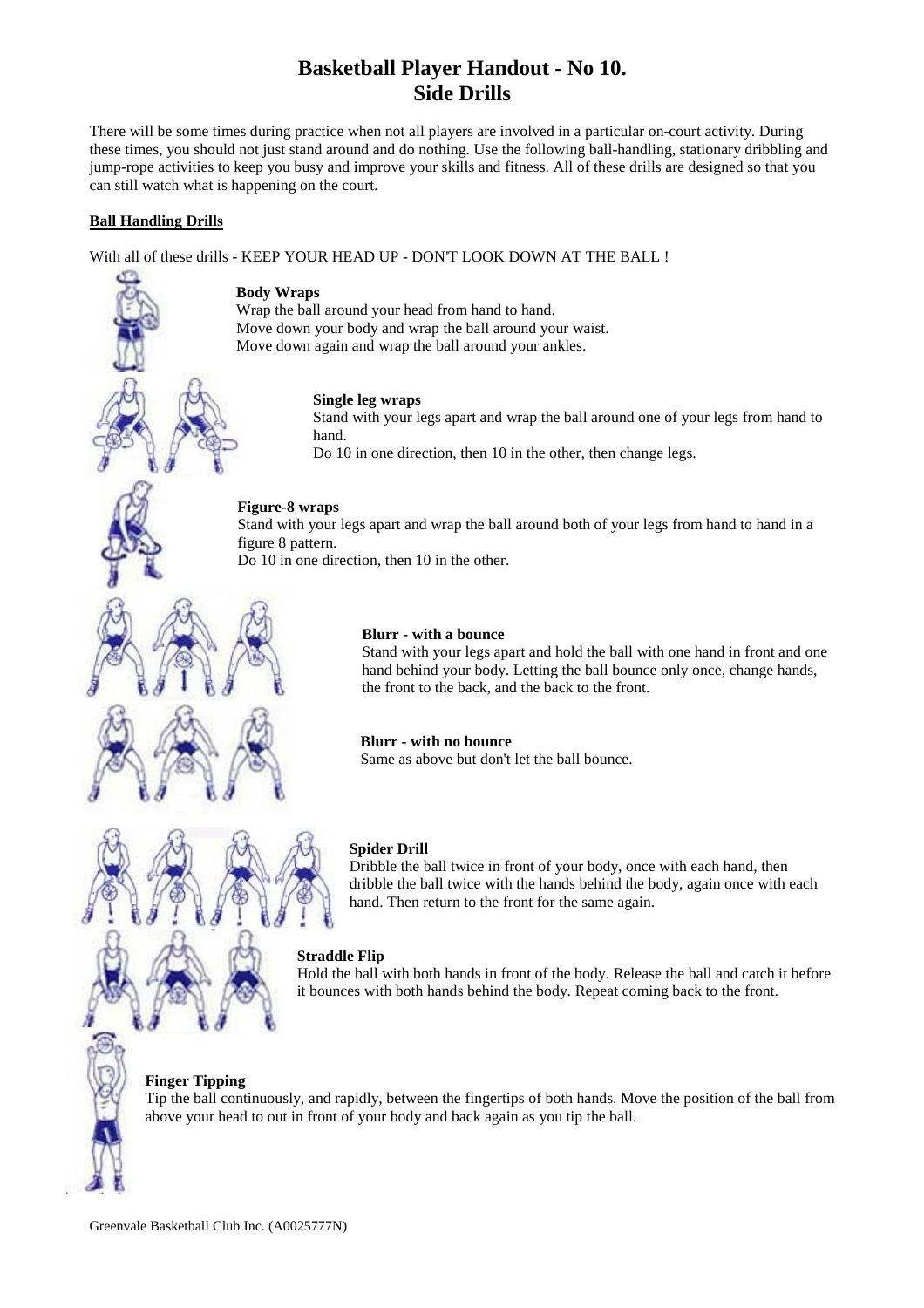# **Basketball Player Handout - No 10. Side Drills**

#### **Dribbling Drills**

#### REMEMBER - KEEP YOUR HEAD UP AND PRACTICE MORE WITH YOUR WEAK HAND !

- 1. V-dribbles (crossover) in front of your body from hand to hand keep the ball low.
- 2. V-dribbles (front to back) either side of your body in the stride stop stance.
- 3. V-dribbles in front of your body one hand only.

For 2 & 3 above, remember the hand & wrist must change position each dribble (from one side of the ball to the other.

- 4. Change position drill. Protection dribble right hand for 5-10 dribbles, then swap to left hand for 5-10 dribbles - repeat.
- 5. Dribble round your body.
- 6. Figure 8 dribble between the legs.
- 7. Between the legs dribble.
- 8. Behind the back dribble.

#### **Jump Rope Drills**

Jump rope (skipping) is great for conditioning and developing foot quickness.

Try sets of 20 of each of the following,

- 1. Two foot jumping.
- 2. Single foot jumping (hopping).
- 3. Alternate feet jumping.
- Or, just use your imagination !

#### **Line Jumping Drills**

Use the lines of the basketball court (or any lines - draw one with chalk if you need to) to do the various drills below. These will develop your foot quickness as well.

Try sets of 20 of each of the following.

- 1. Standing side on to the line, jump with both feet, back and forth across the line.
- 2. Standing side on to the line, jump with single foot (hop), back and forth across the line (use right then left foot).
- 3. Standing front on to the line, jump with both feet, back and forth across the line.
- 4. Standing front on to the line, jump with single foot (hop), back and forth across the line (use right then left foot).

Make up any combination of the above, or again, just use your imagination.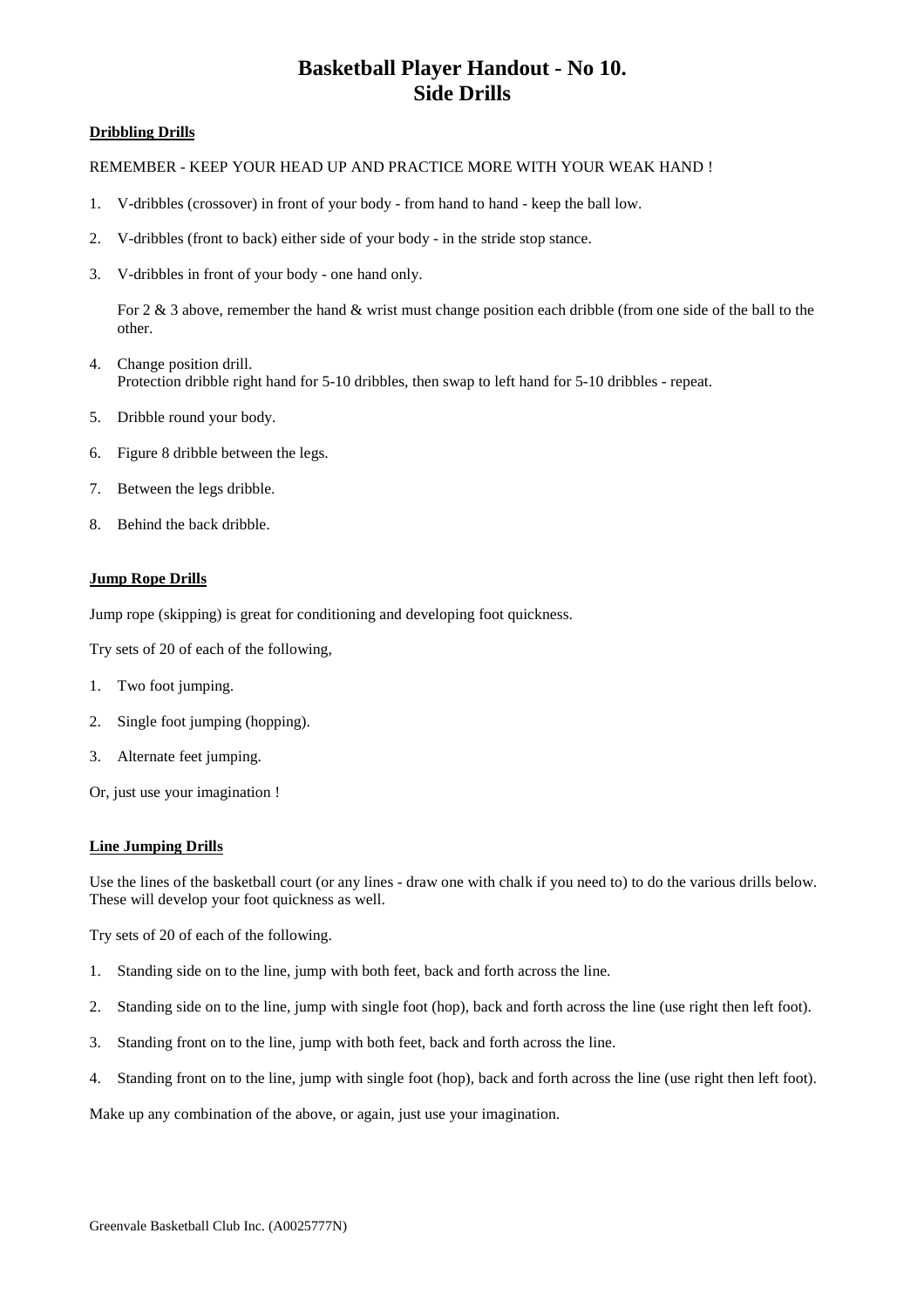## **Basketball Player Handout - No 11. Player Positions**

<span id="page-15-0"></span>A basketball team is usually made up of the following player positions. These positions are given names and numbers.

## 1. **Point Guard**

The Point Guard is usually one of the smaller players in the team. She is usually the best ball handler on the team. She must be an excellent passer of the ball. Although the point guard is usually not depended upon to be a big scorer, she should be a good shooter in order to force the defense to come out and cover her.

It is usually the point guard who brings the ball down the court and sets up the offense.

## 2. **Shooting Guard**

The shooting guard is usually the bigger of the two guards. She must also be a good passer and receiver and is usually the second best ball handler.

She should also be a good outside shooter.

## 3. **Small Forward**

The small forward will probably be bigger than the two guards, possibly not as quick and maybe not as good a ball-handler. She must be a good passer and receiver of the ball and should also be a good offensive rebounder.

Should also be a good outside shooter.

## 4. **Power Forward**

The power forward will be one of the biggest and strongest players on the team. The power forward is a physical player, providing strength and power close to the basket.

The power forward should be an excellent offensive and defensive rebounder. The power forward should be a strong shooter close to the basket. She should also be a strong receiver and passer.

## 5. **Centre**

The centre will usually be the biggest player on the team. Like the power forward they play close to the basket and must be a strong offensive and defensive rebounder.

As the centre often draws a lot of fouls, she should be a good free throw shooter.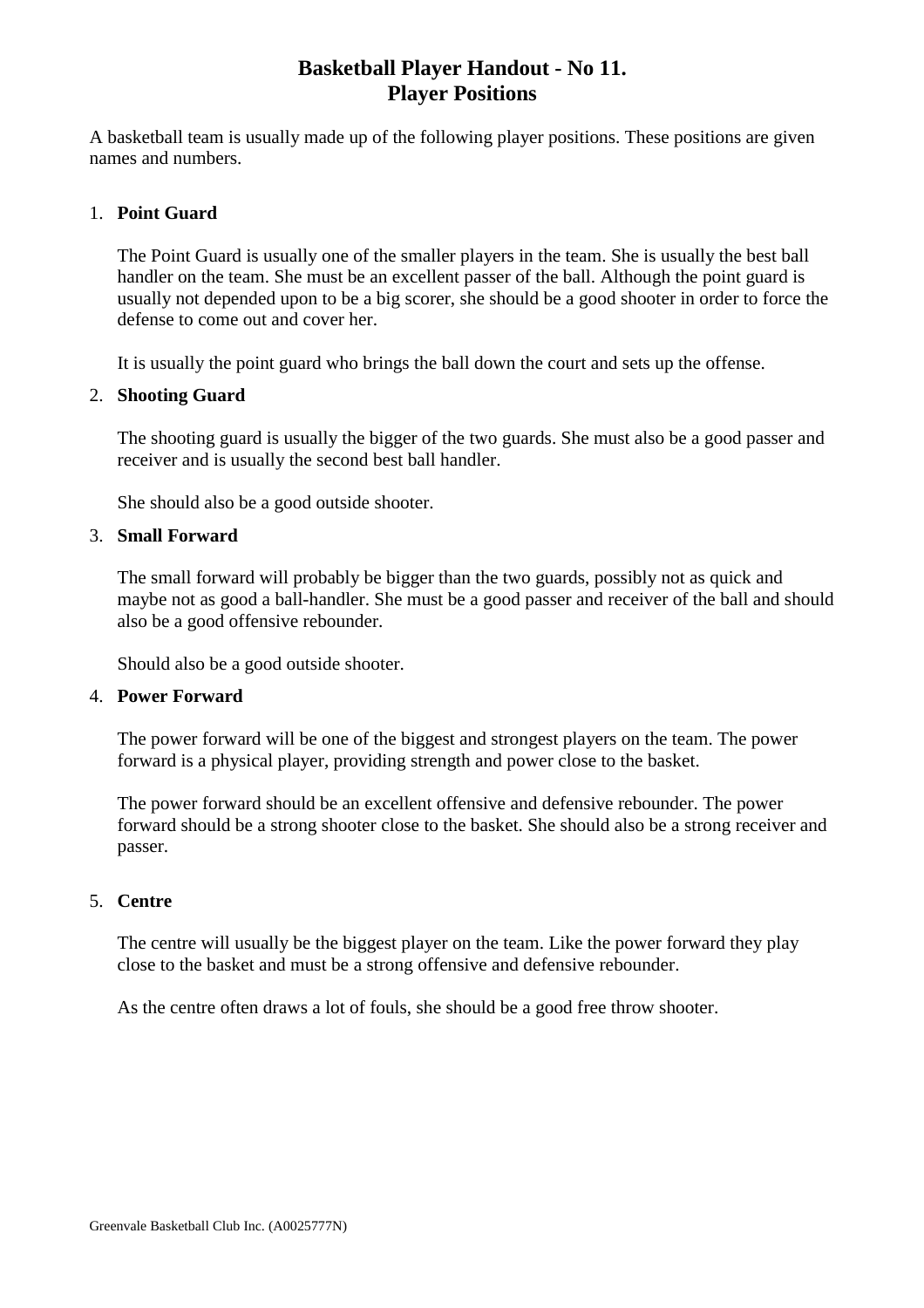# **Basketball Player Handout - No. 12 Court Terminology**



<span id="page-16-0"></span>The following diagrams illustrate court positions and terminology.

The "split line" is an imaginary line down the centre of the court, from basket to basket.

The "free throw line extended" is an imaginary line that extends the free throw line out to the sidelines.

The "elbows" are the points where the sides of the key join the free throw line.

The sides of the court (either side of the split line) are referred to as;

- the "ball side" or "strong side" the side where the ball is,
- the "help side" or "weak side" the opposite side to where the ball is.

We should also think of the court as being divided into three "lanes" and make sure that we always have players running down the court in each of them when we fast break, rather than running down too closely together.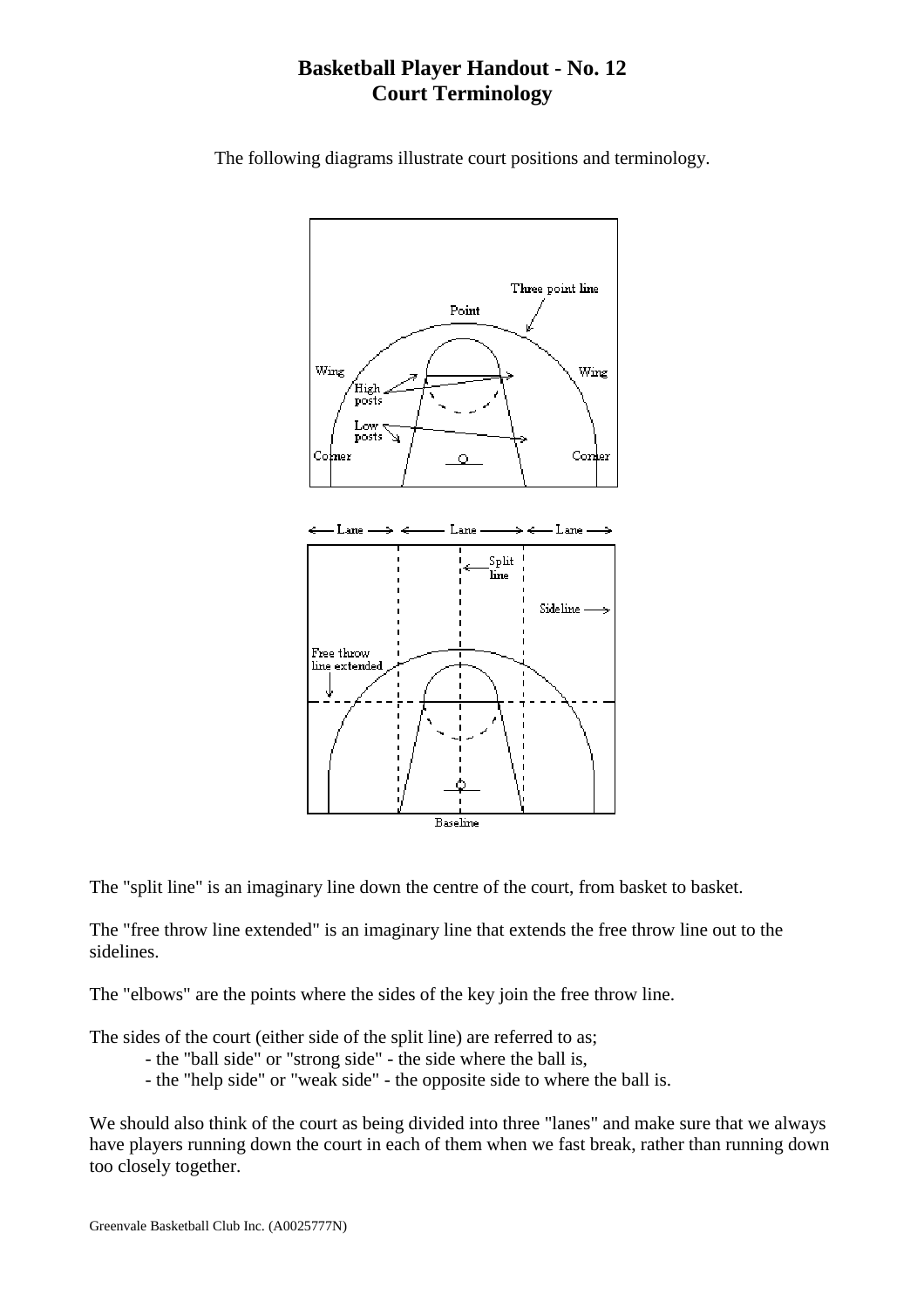# **Basketball Player Handout - No. 13 Fast Break Responsibilities**

## <span id="page-17-0"></span>1. **Good defense starts fast breaks.**

A defensive steal, or defensive rebound are ideal ways to begin our fast break. If we all play aggressive defense, pressure the passing lanes, block out our opposition players we will get more fast break opportunities.

## 2. **React quickly.**

Once we get the ball back, either from a rebound, steal or opposition basket we need to react quickly. Step out of bounds to take the ball quickly. Get to a position to receive the inbound or outlet pass quickly.

## 3. **Fill the lanes.**

We must have the left, middle and right lanes filled with a player sprinting down the court. We need to communicate what we are doing (e.g. "I'm left, I'm right etc.). Usually we want the ball coming down the middle of the court.

## 4. **Run hard and wide.**

Sprint down the court hard every time. Stay wide to spread the defense.

5. **Slow down enough to get your body under control as you approach the basket.** As you approach the free throw line extended, slow down enough to get your body under control and cut towards the basket.

## 6. **Always pass ahead to the open man.**

If there is a team member open in front of you, always pass them the ball - never dribble if a man is open ahead of you.

## 7. **If you do dribble - use it effectively.**

If you do decide to dribble - go somewhere. Don't waste dribbles and slow down the break. In the open court use the speed dribble - push it out in front and run hard.

## 8. **Always see the ball.**

As you set up for the outlet pass use the "knife" position (back to the sideline) so you can see the entire court. As you sprint down the court look over your inside shoulder to see the ball and your teammates.

## 9. **Passing line - driving lane.**

Read the defender and make a decision. If there is no defender on the line between you and the basket drive hard to the hoop. If there is no defender on the passing lane between you and a man closer to the basket pass ahead.

## 10. **Make the intelligent pass.**

Fake a pass to make a pass.

Read the defenders hands - if they are high, pass low, if they are low, pass high.

## 11. **Who does what ?**

As we are playing man-to-man defense we can not always be sure who will be at what position when the turnover that starts the fast break occurs. This means that you need to use your intelligence to decide your role, and communicate to your teammates. Most often the guards and one forward will be the lane-fillers, while the posts will be the defensive trailers.

The man closest to the basket should be the one who takes the ball out of bounds after an opposition score. This will often be a post player.

Both guards, or a guard and a forward (if a guard has the rebound, steal, or inbound pass) should try to get open on the ballside elbow and ballside sideline (free-throw line extended).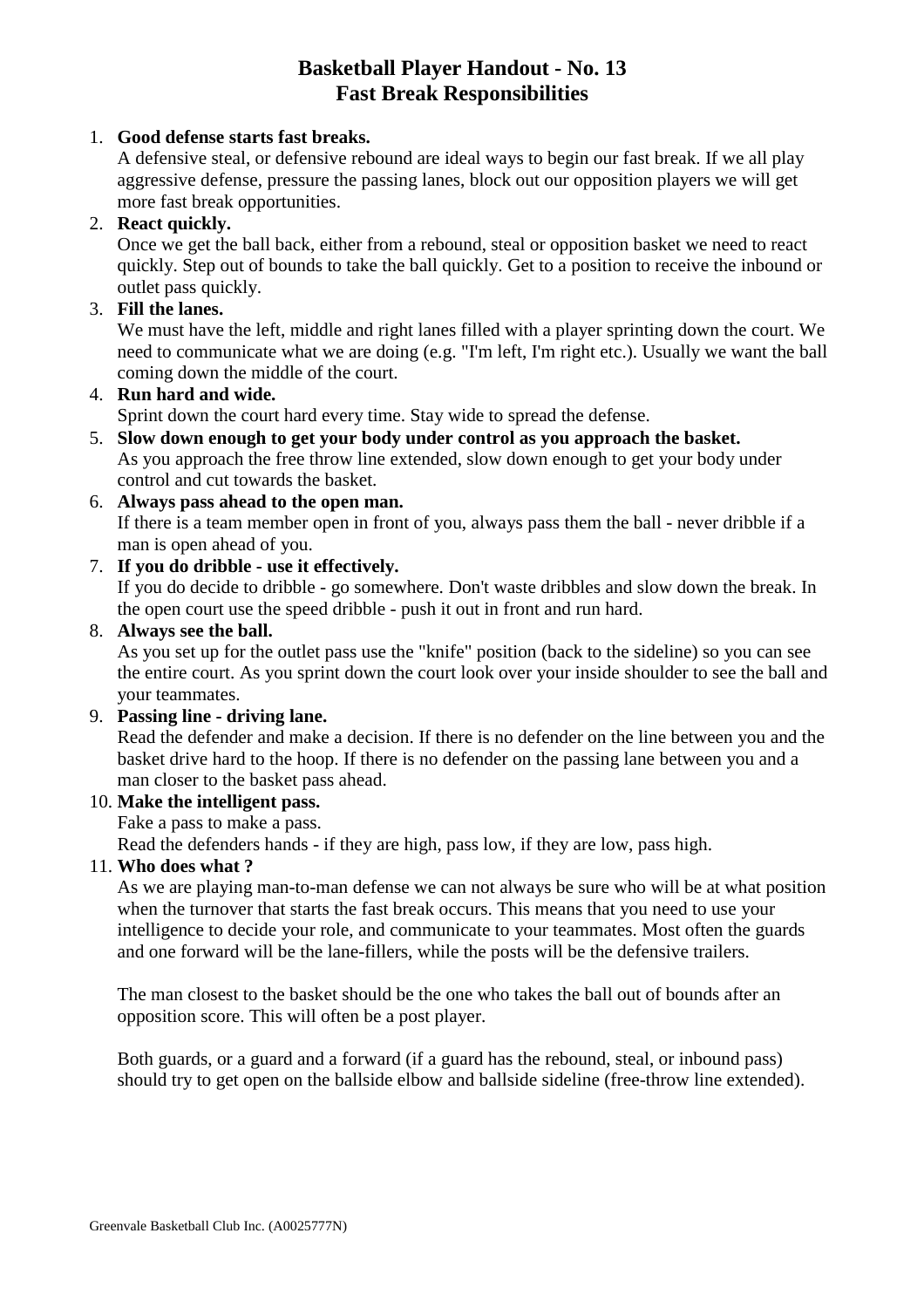# **Basketball Player Handout - No 14. Team Defensive Rules and Goals**

#### <span id="page-18-0"></span>**Team Defensive Signals**

We will play only man-to-man defense, we will not play or teach a zone defense. We believe that a solid understanding of man-to-man individual skills and team principles is vital to the development of our players.

We vary the pressure we place on teams up the court by determining where our first defensive point of attack is, or where we pick up our defensive assignments.

The diagram to the left shows the four different positions and how we signal to the team what we want to do.

For example if the coach calls, "22" or "Blue" the team would pick up just behind the half-court line.

We will also have different variations of some of the defenses to allow for some slight modifications to them.

These are,

#### *Safe (e.g. 24-Safe)*

With the Safe versions of our man-to-man defense we have a nominated

safety player dropping back. In this case we will not place a man on the inbounder for the offensive team, or we might nominate a member of our opposition who we do not pick up early in the offense.

#### *Contain (e.g. 21-Contain)*

With the Contain versions of our man-to-man defense we choose not to deny the guard to guard pass instead we allow this pass and the defensive guard off the ball helps to stop penetration.

### **Team Defensive Principles**

- 1. Ball pressure is paramount. We must place extreme pressure on the ball to make passing and dribble penetration difficult for our opponent.
- 2. In defensive transition we must always be behind the line of the ball. If we are not behind the ball we are not in a position to play defense.
- 3. In all of our defensive options (see above), the player nearest the ball at the point of turnover or score must take the ballhandler. We must try to turn them, as many times as possible, in the backcourt to slow the progress of the ball and give us time to get back.
- 4. Once the ball crosses the half-court line our intention is then to channel the ball towards the sideline and corner.
- 5. On the ball we must deny penetration into the key, especially down the middle.
- 6. One pass away, we deny the pass (exception is guard in Contain, see above).
- 7. Two passes away, we should be one step off the passing the lane, with two feet in key, pointing pistols (see man and ball).
- 8. Three passes away, we should be one step off the passing lane, on the split line, pointing pistols.
- 9. On penetration, the help must come from the weakside. Ball side defender who is one pass away can hedge and recover.
- 10. When defending the low post, we side front on the high side when the ball is high on the low side when the ball is low. Use correct footwork to step across in front of the offensive post as ball is moved high-low or low-high.
- 11. Jump to the ball as the pass is made, not after it is made ("fly with the ball").
- 12. Communicate, Communicate, Communicate!

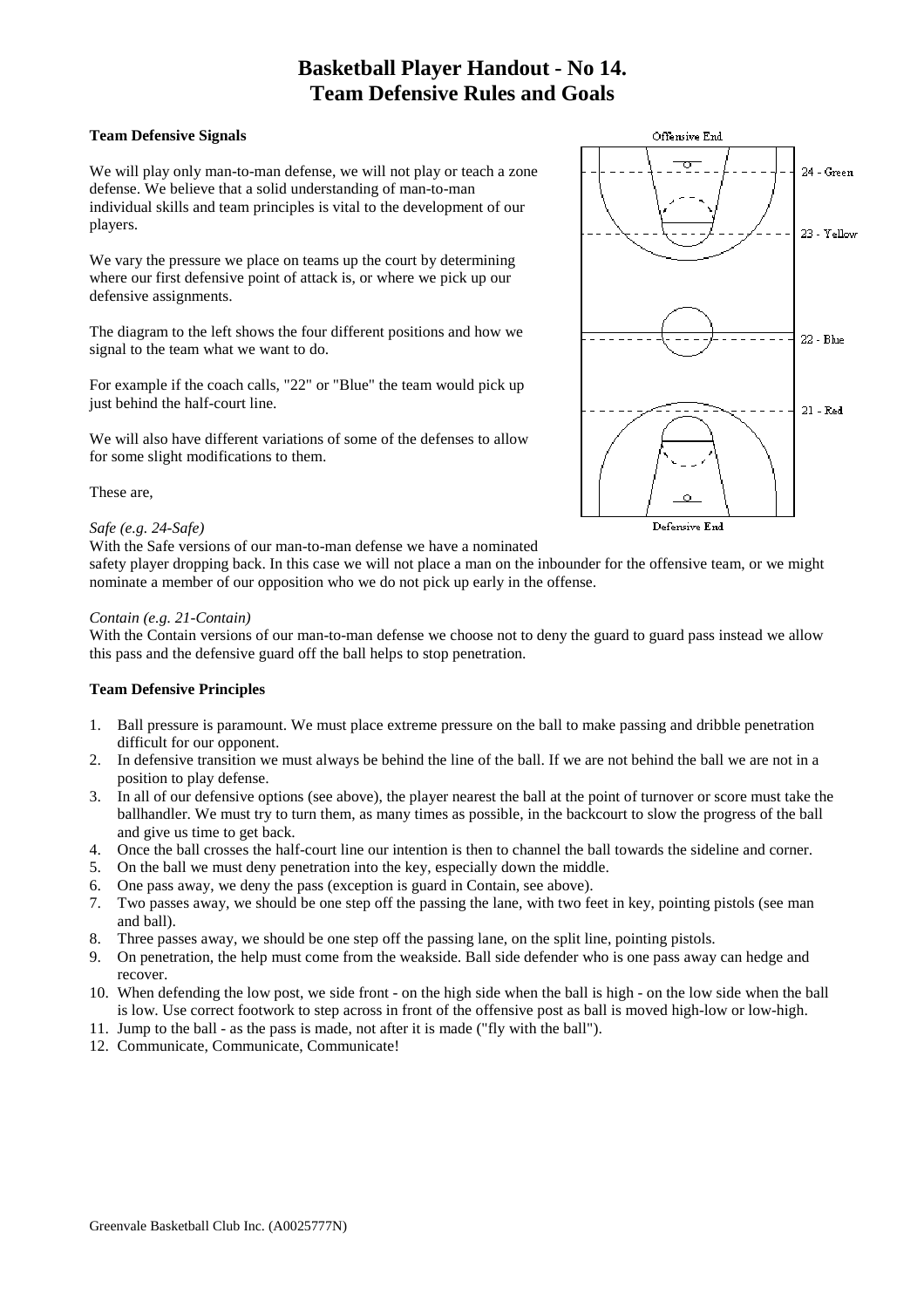# **Basketball Player Handout - No. 15 Screening**

<span id="page-19-0"></span>Screening is used to allow one of your team-mates to get "open" away from their defender.

By "setting" a screen, you block the path of the defender so that they cannot follow your team-mate as they cut off your screen.

The player who is setting the screen should remember the following key points,

- 1. Keep your feet shoulder width apart, bend your knees and take up a strong balanced position.
- 2. Hold your arms strongly across your chest to protect yourself.
- 3. Expect contact the idea is for the defender to run into you !
- 4. Make sure your body is positioned "square" to the direction you are trying to screen.
- 5. Make sure the defender is in the middle of your body. Remember the "T".
- 6. Remember to call your team-mate so she knows you are screening. Remember the raised "fist".
- 7. You must not push the defender.
- 8. You must remain stationary, and in your "cylinder".
- 9. Once the "cutter" has gone, "roll" to the basket.

The player who is going to "cut" off the screen should remember the following;

- 1. Don't cut too soon. You must wait for the screener to have set the screen properly and to be stationary.
- 2. Fake in the opposite direction that you are going to cut to put the defender off balance.
- 3. Cut close to the screener ! Brush shoulders with them. If you leave a gap the defender may get through it !
- 4. "Read" the defense and make your move accordingly.

A screen can be set for your team-mate with the ball (screening the ball) or for a team-mate without the ball (screening away).

#### **The Down Screen**

A down screen is when the screener moves down towards the offensive baseline to screen a defensive player closer to the baseline. When setting a down screen remember the following principles,

- The screener should always be inside (closer to the centre of the court) the cutter.
- Screener has their back to the ball

This way the screener should have a cut to the basket and a cut to the ball.

What the cutter does depends upon the reaction (and ability) of the defender.

- 1. If the screener does a good job and the defender is run right into the screen, the cutter should make a tight cut, close to the screener, into the lane looking for a pass.
- 2. If the defender gets between the screener and the cutter (fights over the top of the screen), the cutter can go back door looking for the pass. The screener should turn (face the basket) to block the defender.
- 3. If the defender chooses to go behind the screener, the cutter pops out for an easy pass (and possibly a 3-point shot). Again the screener can turn to block the defender.

#### **The Back Screen**

A back screen is when the screener moves up away from the offensive baseline to screen a defensive player further away from the baseline.

When setting a back screen, the screener is usually outside the field of vision of the defender and therefore must give the defender at least one step of room. Otherwise any contact could be called as a foul on the screener.

When setting a back screen, remember the following principles,

- The screener should have their back to the basket.
- Screener must watch the cutter as well as the defender to determine their next move which is often a "roll" to the basket.

Again the cutter must read the defense. The options are a tight front cut or to go back door (depending upon the reaction of the defender).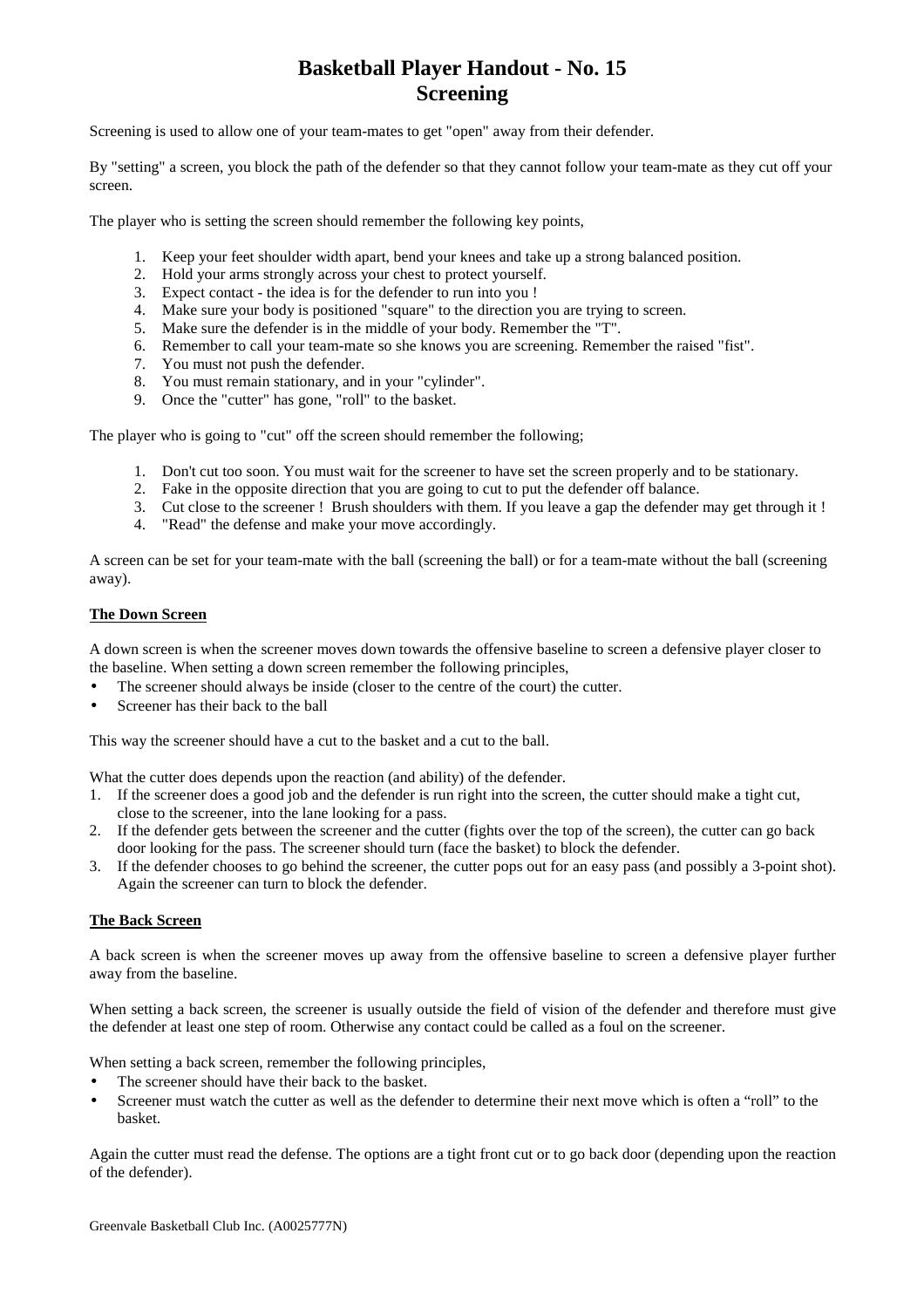# **Basketball Player Handout - No. 15 Screening**

#### **The Cross Screen**

The cross screen is when one offensive player sets a screen moving across the court (roughly parallel to the baseline).

The cross screen is often used when a team has two big men playing "inside". If unable to get open, the ball-side big man can screen across for the weak-side big man.

Once again, depending upon the reaction of his defender, the weak-side big man can cut baseline to the opposite low post, or high side to the opposite high post.

#### **The Screen and Roll**

Often, the role of the screener is seen as less important (or less glamorous) than the shooter or ball-handler.

When you set a screen, often the defenders will concentrate on your team-mate cutting off your screen.

This is when you should roll to the basket, looking for the pass and often an easy basket. It is often the screener who gets open and gets the easy lay-up.

When rolling to the basket remember to always "see the ball" and to present a target.

Read your team-mate cutting, and the reaction of the defense, often a quick "pop-out" or flare after the screen can result in an easy shot.

#### **Getting a Switch**

Setting a screen can often result in a "switch" of defenders. This can lead to an offensive advantage (big man versus small man, quick guard versus slow big man).